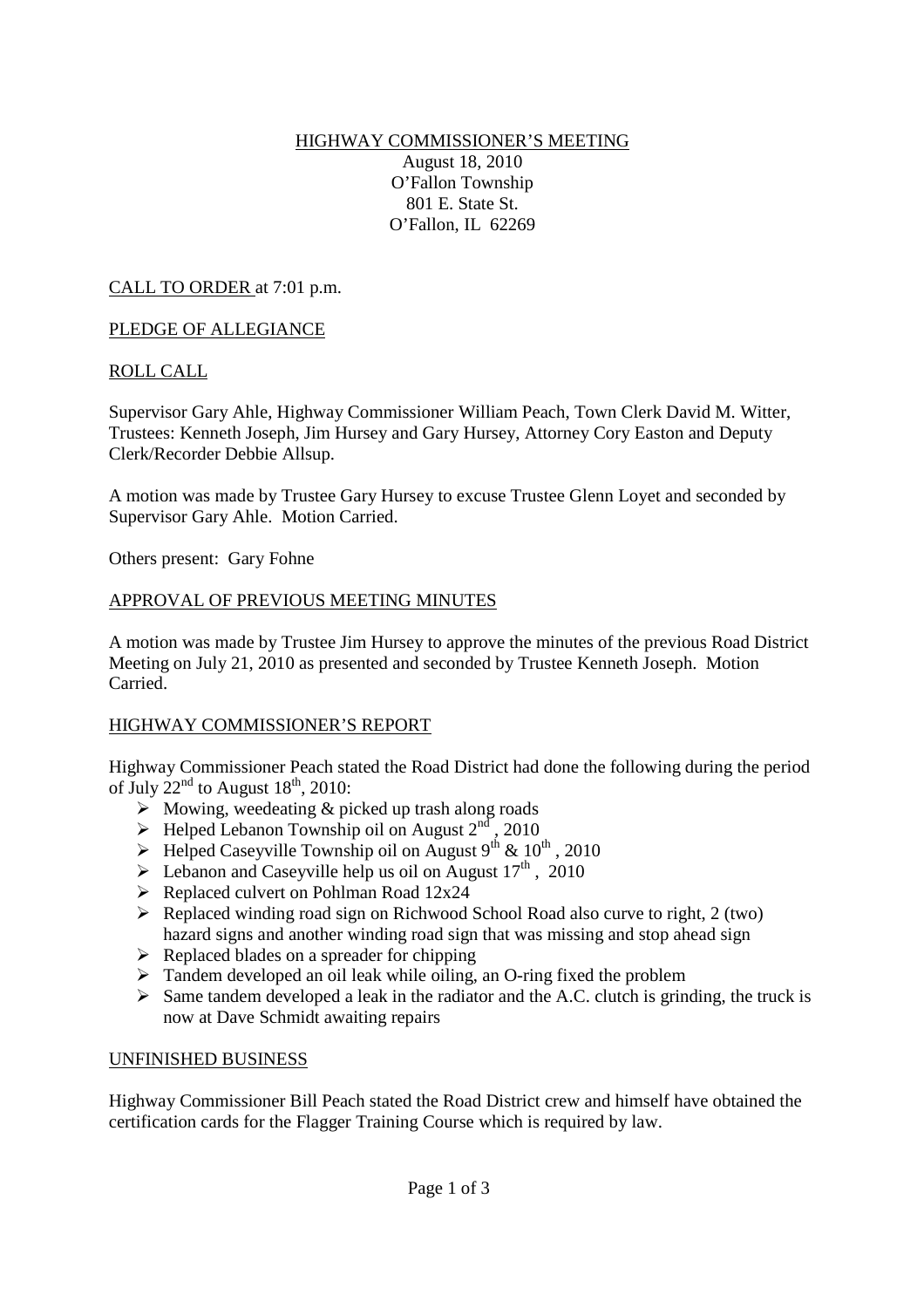### NEW BUSINESS

Highway Commissioner Peach stated the contractor is awaiting the updated dated plans on the Behrens – Carson Project. Once they are received the project will begin.

#### APPROVAL OF HIGHWAY COMMISSIONER'S BILLS

| Permanent Road | \$42,873.50 |
|----------------|-------------|
| Road & Bridge  | 24,968.05   |

Trustee Gary Hursey asked about the credit on the invoice from St. Clair Service Co. Highway Commissioner Peach stated it was from a previous months balance. Trustee Kenneth Joseph questioned the amount of \$40,279.25 being paid to Gonzales Companies. Highway Commissioner Peach stated it was only the beginning of the engineering expense needed for Rieder Road. A brief discussion followed regarding the Rieder Road project. Trustee Joseph also asked the Highway Commissioner if he had any plans on raises for the Road District employees. Highway Commissioner Peach stated he would not be giving any raises. Trustee Gary Hursey asked if there was any reason the Road District employees didn't receive a raise. Highway Commissioner Peach responded no and he would discuss personnel problems or pay raises with any of the trustees personally after the meeting. A motion was made by Trustee Kenneth Joseph to authorize the bills of the Highway Commissioner and seconded by Supervisor Gary Ahle. Roll Call: J. Hursey – aye; Ahle – aye; Joseph – aye; G. Hursey - aye. Motion carried.

### PUBLIC INPUT

Highway Commissioner Bill Peach stated he believes there is a misunderstanding between the Trustees and the duties of the Highway Commissioner. He stated according to the Guides and Duties book the Trustees do not run the Road District. The Highway Commissioner was elected to maintain the roads and any decisions made regarding the roads would be his alone. Trustee Gary Hursey stated it sounded like Highway Commissioner did not want any advice from the Trustees. Highway Commissioner Peach stated he was referring to the Trustees extending themselves into territory they should not be involved in. Trustee Gary Hursey stated he is also a tax payer and can question the Highway Commissioner as an elected official. Highway Commissioner Peach stated he didn't mind being questioned, he was referring to some of the things the Trustees are doing. He added it is not hurting him but hurting the tax payers. According to Peach the money moved in the Road District budget is where it can not be used; that is interfering with the Highway Commissioners job and it is hurting the tax payers. Trustee Gary Hursey stated all the money levied by the Highway Commissioner was not needed which is hurting the tax payers. Highway Commissioner Peach stated it was necessary to raise the levy the maximum amount in order to receive the MFT (Motor Fuel Tax) funding which ranges between \$50,000 to \$80,000 annually. Trustee Gary Hursey stated the MFT funding is not needed since the Road District carries over a \$1,000,000 each year. Peach stated the carry over is needed in order to save for future road projects. Gary Hursey stated the Highway Commissioner is not required to listen to the Board but suggested he should. Peach referenced he was not able to purchase a new truck because of the budget changes by the Board and now it is needing repairs plus it is hurting the Road District employees because he can not replace the only truck that does not have air conditioning. Trustee Jim Hursey questioned why a truck was